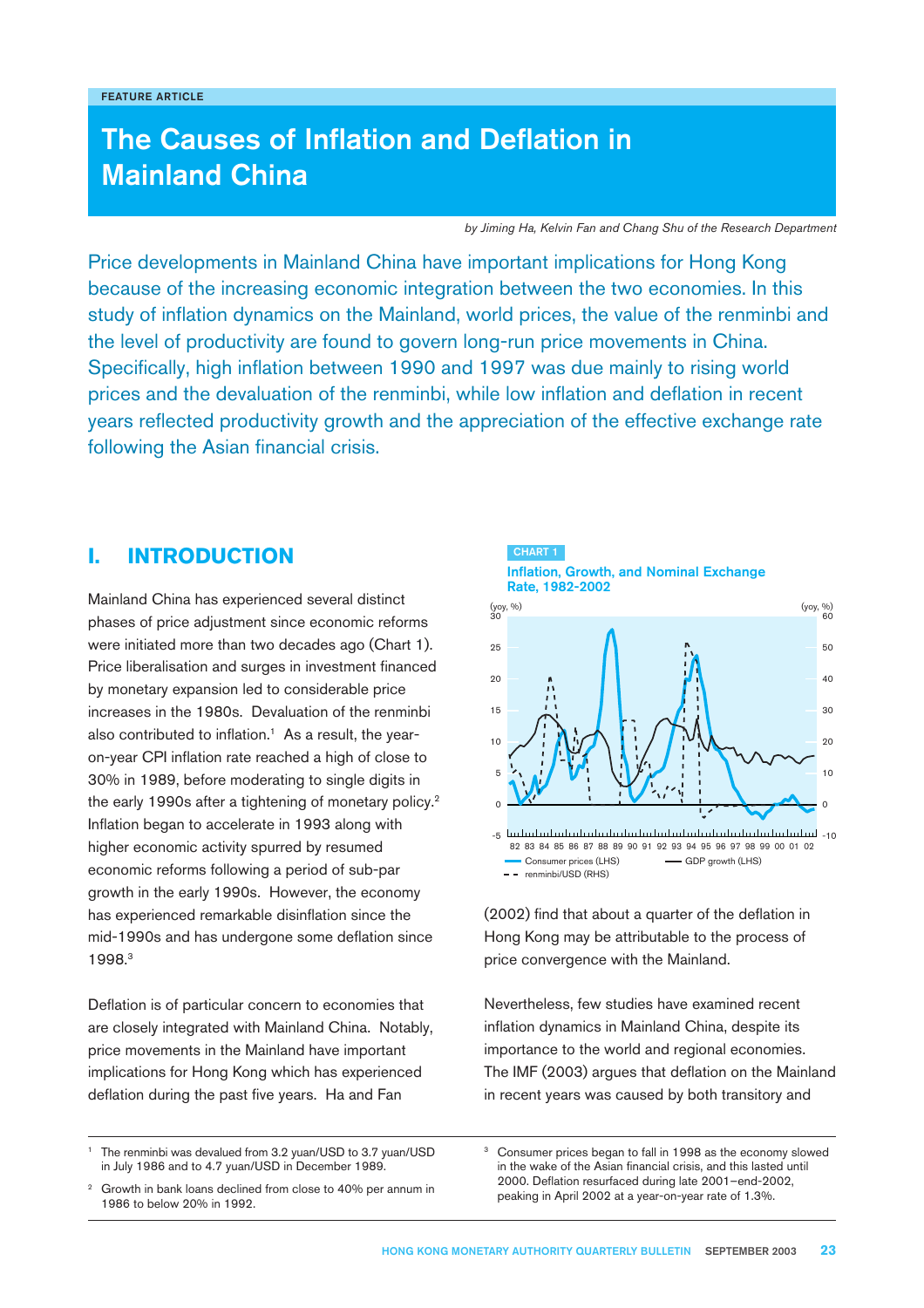long-term supply shocks. The former included lower commodity prices and WTO-related tariff cuts, while the latter was associated with productivity gains arising from reforms of state-owned-enterprises (SOEs), adoption of new technologies and greater competition from more open markets. The IMF paper concludes that continued expansion in capacity and excess labour could continue to depress prices and prevent the Balassa-Samuelson effects from taking hold. However, these conclusions are yet to be backed by empirical evidence. Earlier work on inflation on the Mainland tends to focus on monetary factors and business cycles. Chen (1997) estimates money demand functions using annual data from 1951-1991. Based on the stable relationships established between money and income, he suggests that the targeted M2 annual growth rate should not exceed 28-29% in order to keep inflation below 10%. Using data from a similar period, Hasan (1999) finds evidence that monetary forces have predictable influence on price movements, and also calls for controls on monetary growth as a means of holding down inflation. In characterising the macroeconomic cycles the Mainland experienced between the late 1970s and 1997, Oppers (1997) finds that the inflationary episodes were associated with sharp increases in aggregate demand.

This article provides an empirical analysis of inflation dynamics on the Mainland in recent years, with a view to identifying and assessing the importance of factors underlying price movements. A commonly used approach to study inflation dynamics is the conventional Phillips curve, which relates inflation to the output gap  $-$  an increase (decrease) in the output gap exerts an upward (downward) pressure on prices. However, one of the disadvantages of this approach is the difficulty in estimating the level of potential output, particularly if the economy under study has undergone significant structural changes. In this regard, this article uses an alternative approach — the new Phillips curve, which relates the general price level to prices of production factors. Measures of real marginal cost are used in the

inflation equation in lieu of an *ad hoc* measure of the unobservable output gap. This approach is appealing in that it is based on explicit microfoundations relating inflation to price setting behaviour at the firm level.

This article is organised as follows. Section II outlines the new Phillips curve approach, which provides the theoretical foundation for the empirical work that follows. Section III demonstrates that the conventional Phillips curve fails to properly characterise inflation dynamics on the Mainland. Section IV uses the new Phillips curve to model inflation dynamics on the Mainland. Section V estimates a wage equation, with a view to identifying factors determining the unit labour cost. This is followed by derivation in Section VI of a reducedform solution for inflation, which is then used to decompose the contribution of various determinants to consumer price movements. Section VII offers some concluding remarks.

# **II. THE NEW PHILLIPS CURVE**

A widely used approach to model inflation is the conventional Phillips curve. In expectationsaugmented form, it can be written as:

(1) 
$$
\Delta p_t = c_1 + c_2 gap_t + c_3 E_{t-1} \Delta p_t,
$$

where *p* is the price level (in log), *gap* represents the output gap — the deviation of actual output from potential,  $\Delta$  denotes change, and  $E_{_t}$  stands for expectations conditional on information available at period *t*.

Since the output gap is unobservable, estimation of the conventional Phillips curve requires potential output to be estimated. A number of methods — for instance, the production function approach, the Hodrick-Prescott (HP) filter, or the Kalman filter can be used to estimate potential output.<sup>4</sup> However, it is notoriously difficult to measure potential output for economies that have been experiencing significant structural changes, such as the Mainland.

Scacciavillani and Swagel (1999) provide a survey of methodologies for estimating potential output.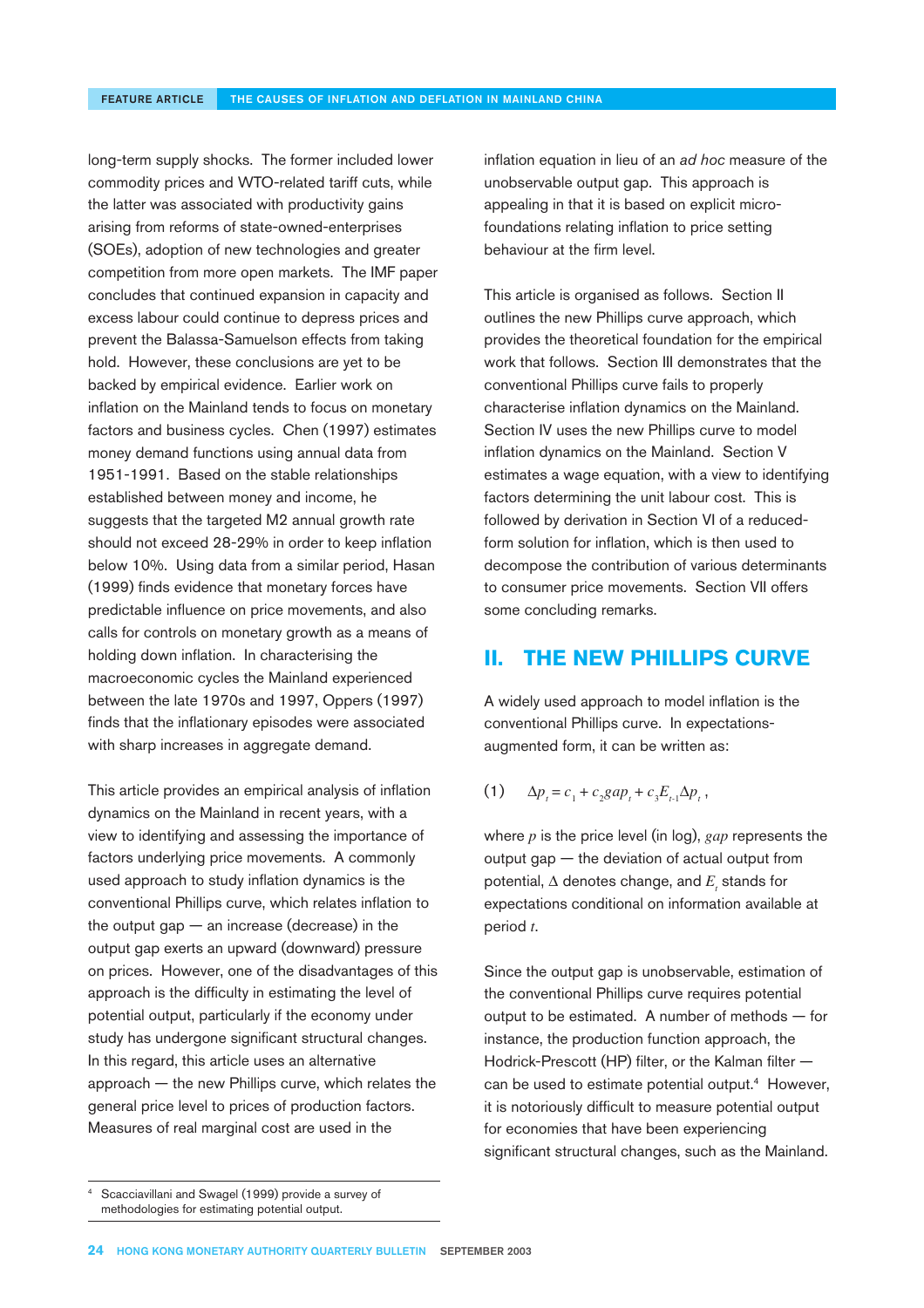An alternative approach, known as the "New Phillips Curve", avoids directly estimating the output gap. Instead, it seeks to establish explicit microfoundations for price formation through modelling price setting at the firm level. Building on the model by Calvo (1983), the new Phillips curve casts the pricing decision within the optimisation problem of a representative firm in a competitive environment.

The price setting behaviour arises from optimisation by competitive firms subject to the cost of frequent price adjustment. A fraction of firms in the economy change prices in a given period and then keeps them constant for several periods. Competition leads to a mark-up of prices over marginal costs and the infrequent adjustment of prices implies that both current and expected future marginal costs are relevant in price setting. Aggregating individual firms' behaviour leads to a relationship that links inflation in the short run to a measure of overall real marginal cost, similar in form to the traditional Phillips curve:

$$
(2) \qquad \Delta p_t = c_1 + c_2 r m c_t + c_3 E_t \Delta p_{t+1}.
$$

Equation (2) is referred to as the benchmark model of the new Phillips curve. It differs from the conventional Philips curve in two major aspects: expectations are forward looking and the term measuring excess demand has been replaced by a term incorporating real marginal cost (*rmc*). The value of  $c_2$  depends on the underlying structural parameters of the optimisation model by Calvo, particularly the parameter that governs the degree of price rigidity. Specifically, let  $\theta$  denote the probability that a firm keeps its prices fixed during any given period, and it can then be shown that:

$$
(3) \t c2 = \frac{(1-\theta)(1-\beta\theta)}{\theta},
$$

$$
c3 = \beta
$$

where  $\beta$  represents the discount factor.

The benchmark model can be extended to incorporate a lagged term of the dependent variable:

(4) 
$$
\Delta p_{t} = c_1 + c_2 r m c_t + c_3 E_t \Delta p_{t+1} + c_4 \Delta p_{t+1} ,
$$

which is often referred to as the hybrid model of the new Phillips curve. Fuhrer and Moore (1995) and Fuhrer (1997) show that the empirical performance of equation (2) can be improved by adding lags of inflation. On theoretical grounds, this can be justified by assuming that a fraction of firms are forward looking in their price setting behaviour, while the remainder use a rule of thumb based on past inflation.

Similarly, the coefficients in equation (4) can be related to the underlying parameters of the structural model by Calvo. Assuming that the fraction of backward looking firms is  $\omega$  and the probability of adjusting prices in any given period is  $1-\theta$ , then the coefficients in (4) can be expressed as:

$$
c_2 = \frac{(1-\omega)(1-\theta)(1-\beta\theta)}{\theta+\omega[1-\theta(1-\beta)]}
$$
  
(5) 
$$
c_3 = \frac{\beta\theta}{\theta+\omega[1-\theta(1-\beta)]}
$$

$$
c_4 = \frac{\omega}{\theta+\omega[1-\theta(1-\beta)]}
$$

Since real marginal cost cannot be observed directly, there is a need to construct a measure based on observable variables. Conditional on this measure, estimates of the structural parameters such as  $\theta$  and  $\omega$  can be recovered.

The new Phillips curve has been estimated for a number of economies. Galí and Gertler (2000, 2001) estimate one form of equation (2) by considering a model where labour is the only variable input. Assuming further that the marginal cost of labour is proportional to the average cost, their measure of real marginal cost is equal to the labour share. They find that the new Phillips curve fits the US and euro zone data well. Genberg *et al*. (2003) argues that import prices, wages and property prices are important sources of changes in marginal costs in Hong Kong. They find that although both the traditional and new Phillips curves can be used to characterise Hong Kong's inflation dynamics, the data appear to fit the latter better.

This study estimates both the conventional and new Phillips curves for the Mainland. Data used for the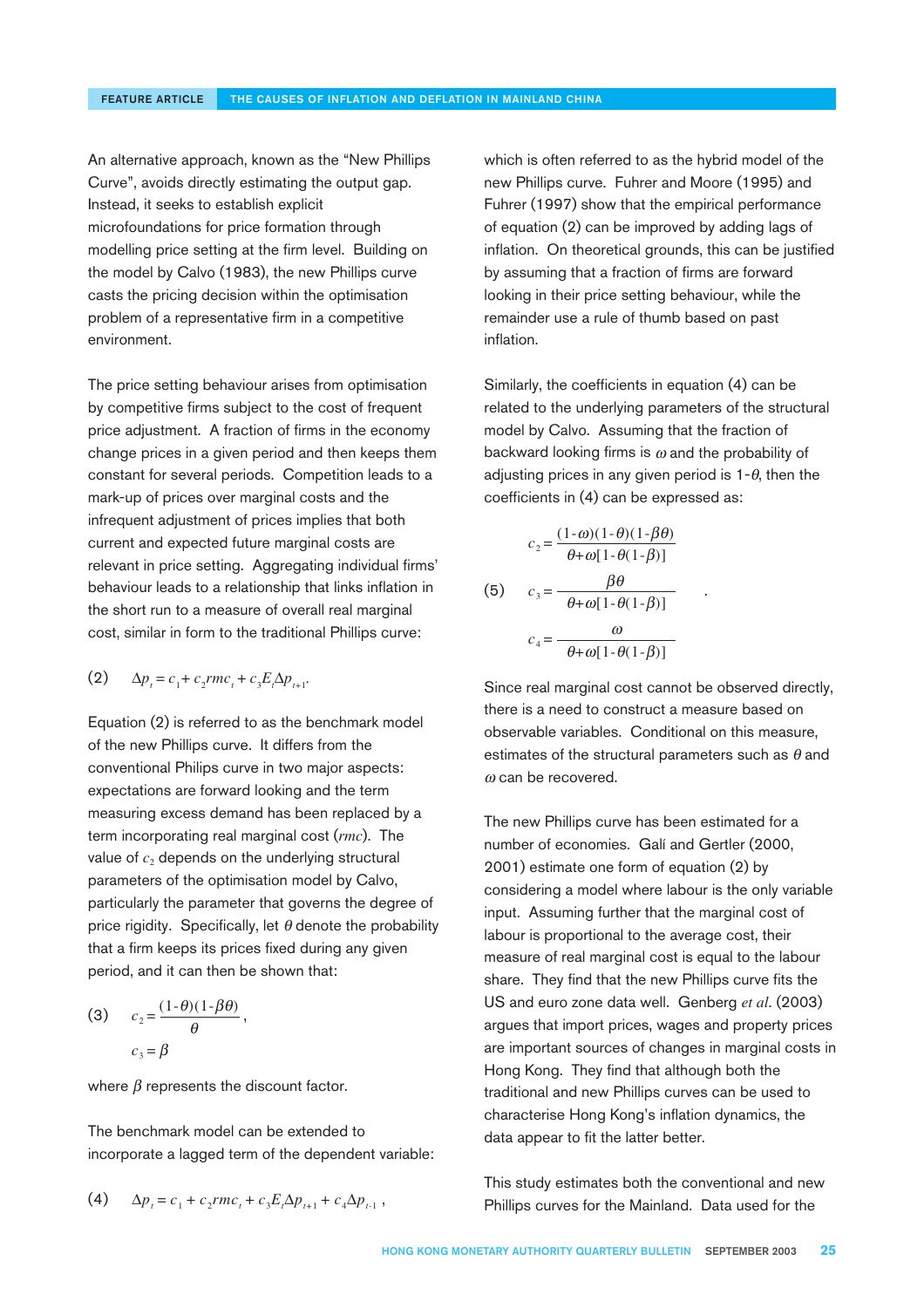estimation span from 1989Q1 to 2002Q4. The Consumer Price Index (CPI) is used to measure inflation. The real marginal cost is constructed by using trade-weighted world prices in renminbi terms and unit labour cost. Let *p*\* , *neer*, *w*, *y*, and *l* denote respectively the logarithms of the level of (tradeweighted) foreign price, the (trade-weighted) nominal effective exchange rate, wage rate, output and employment. Marginal cost may be proxied by a linear combination of import prices, *p*\*  *- neer*, and the unit labour cost, *w+l-y*. The real marginal cost can be written as:

(6) 
$$
rmc = \beta_1(p^* \text{-} never) + \beta_2(w + l \text{-} y) \text{-} p.
$$

Long-run homogeneity holds if  $\beta_{\text{\tiny{l}}}$  +  $\beta_{\text{\tiny{2}}}$  = 1, implying an underlying production function of constant returns to scale.

# **III. ESTIMATING THE CONVENTIONAL PHILLIPS CURVE**

Before estimating the new Phillips curve, this section attempts to model inflation in Mainland China using the conventional Phillips curve discussed in Section II. Two methods are used to calculate potential output. One applies the HP filter, and the other regresses actual output on a linear trend. The output gaps generated by these two methods are similar. Both the CPI inflation and the output gap are found to be stationary by unit root tests (Table 1).

The estimation results presented in Table 2 suggest that the conventional Phillips curve is unable to properly characterise inflation dynamics on the Mainland. Column (1) reports the estimates for

### TABLE 1

Unit Root Test Statistics

|                  | Level      |           | <b>First Difference</b> |           |
|------------------|------------|-----------|-------------------------|-----------|
|                  | <b>ADF</b> | <b>PP</b> | <b>ADF</b>              | <b>PP</b> |
| $\boldsymbol{p}$ | 1.35       | $-1.63$   | $-3.33**$               | $-5.63**$ |
| $p^*$ - neer     | $-2.12$    | $-1.82$   | $-5.85**$               | $-6.02**$ |
| $w+l-y$          | $-2.60$    | 4.21      | $-7.96**$               | $-8.01**$ |
| Gap              | $-4.71**$  | $-1.95*$  |                         |           |
| Gap1             | $-2.56**$  | $-1.11$   |                         |           |

#### Notes:

a) \*, \*\* denote significance at the 5% and 1% levels.

b) *Gap* and *Gap1* refer to the output gaps computed using the Hodrick-Prescott filter and a linear trend respectively.

### TABLE 2

### Estimation of the Inflation Equation with the Output Gap

| Dependent variable: $\pi$ | (1)                 | $\left( 2\right)$    |
|---------------------------|---------------------|----------------------|
| $\pi_{t-1}$               | (0.058)<br>$0.92**$ | (0.063)<br>$0.54***$ |
| $\pi_{H+1}$               | -                   | 0.46                 |
| Gap                       | (0.243)<br>0.17     | (0.072)<br>0.08      |
| Adjusted R-squared        | 0.93                | 0.99                 |
| Durbin-Watson statistics  | 0.72                | 2.38                 |

Notes:

a) Numbers in parentheses are standard errors.

b) GMM is used in estimating the model that includes the lead inflation rate.

c) \*\* indicates significance at the 1% level.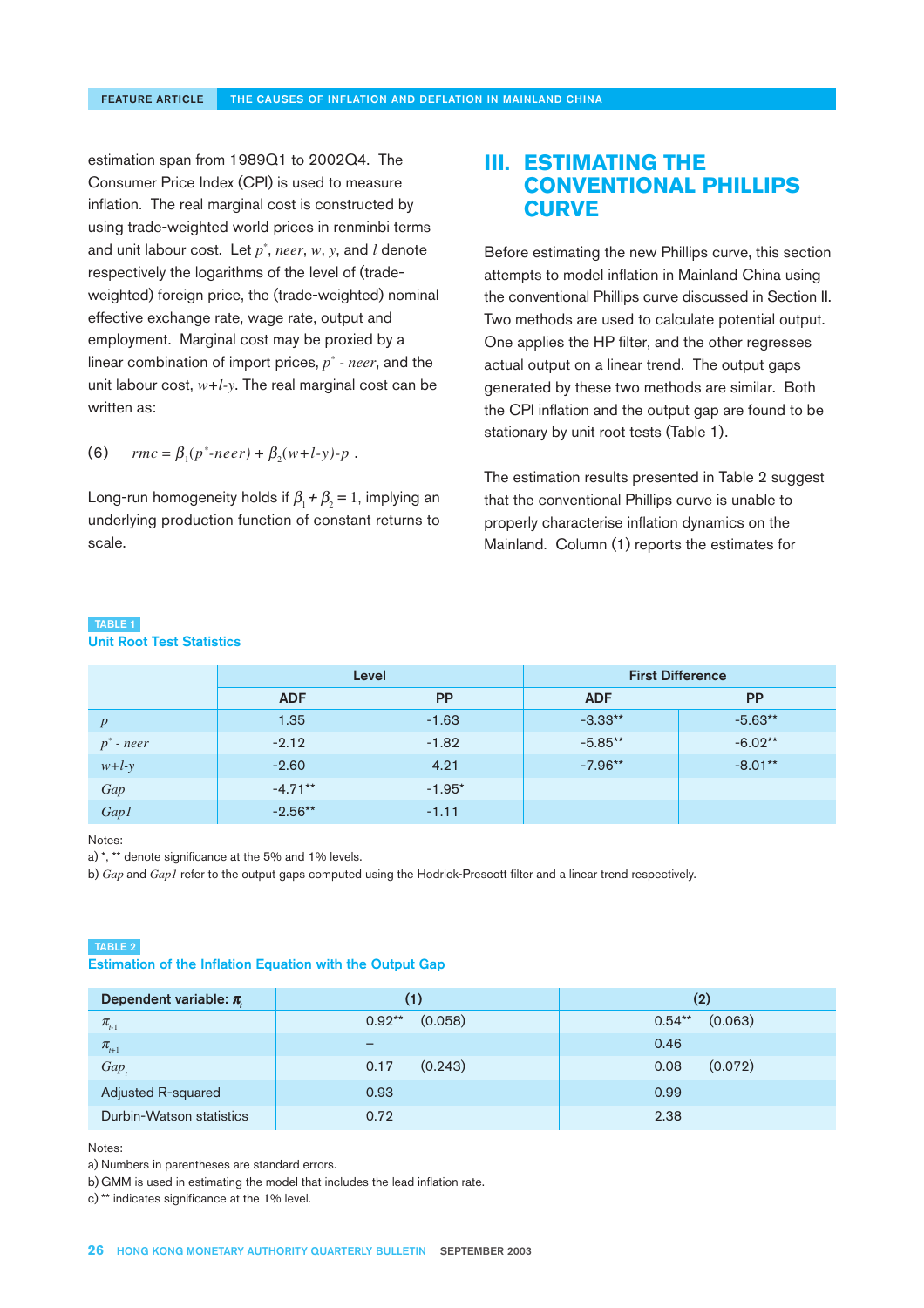equation  $(1)$  — the original form of the conventional Phillips curve in which only a lag of inflationary expectations is included as an explanatory variable. It performs poorly as the output gap is not significant. Some previous studies also adopt a modified form of the conventional Phillips curve, which incorporates a lead term of inflationary expectations as an additional explanatory variable. This specification is estimated, using Generalised Methods of Moments (GMM) to account for the endogeneity of future inflation, and reported in Column 2. Since statistical tests cannot reject the hypothesis that the coefficients on the lead and lag terms of expected inflation sum up to one  $(p-value = 0.97)$ , the restriction is imposed in the estimation. The inclusion of the lead term is found to improve explanatory power. However, the output gap is still insignificant.

The failure of the conventional Phillips curve reflects the difficulty in obtaining accurate estimates of potential output for the Mainland, which has been experiencing wide-ranging structural changes in the economy. As a result, indicators of the output gap are subject to measurement errors and hence do not adequately reflect pressure on prices. In particular, statistical methods based on actual output are likely to underestimate potential output because they fail to take account of increases in excess labour supply and production capacity on the Mainland. This observation may be helpful for understanding the puzzle of disinflation/deflation that was accompanied by rapid economic growth in recent years.

#### CHART 2



### CPI Inflation, World Prices, and Unit Labour Cost

- World prices in renminbi terms - Nominal unit labour cost Consumer prices 82 83 84 85 86 87 88 89 90 91 92 93 94 95 96 97 98 99 00 01 02

# **IV. ESTIMATING THE NEW PHILLIPS CURVE**

Since the conventional Phillips curve fails to work adequately, this section uses the new Phillips curve to model inflation dynamics on the Mainland. A preliminary preview of the data indicates that world prices and the unit labour cost play an important role in the inflation process (Chart 2). This suggests a transmission mechanism where imported goods are used as inputs together with labour in the production of domestic goods.

As a first step, the Augmented Dickey-Fuller and Phillips-Perron tests are applied to investigate the time series property of consumer prices (p), world prices in renminbi terms ( *p\* - neer*), nominal unit labour cost  $(w+l-y)$ . The test statistics shown in Table 1 indicate that all the variables are integrated of order one. The long-run price relationship and shortrun inflation dynamics are estimated below.

### **Long-run Price Determination**

The Johansen (1995) approach is used to establish the long-run relationship between the CPI and its determinants. The methodology has the advantage of identifying possible long-run relationships among variables within a multivariate co-integration framework. Column 1 in Table 3 shows that the CPI is found to be co-integrated with the world price and the unit labour cost. As the hypothesis of homogeneity cannot be rejected (p-value  $= 0.43$ ), Column 2 shows the results with the restriction  $\beta_1 + \beta_2 = 1.$ 

### TABLE 3

### Test of CPI Co-integration with Marginal Cost Variables

| Co-integrating vector: | (1)      | (2)      |
|------------------------|----------|----------|
| $p^*$ -neer            | $0.67**$ | $0.68**$ |
|                        | (0.038)  | (0.045)  |
| $w+l-v$                | $0.41**$ | $0.32**$ |
|                        | (0.046)  | (0.045)  |

Notes:

a) Numbers in parentheses ( ) are standard errors. b) \*\* indicates significance at the 1% level.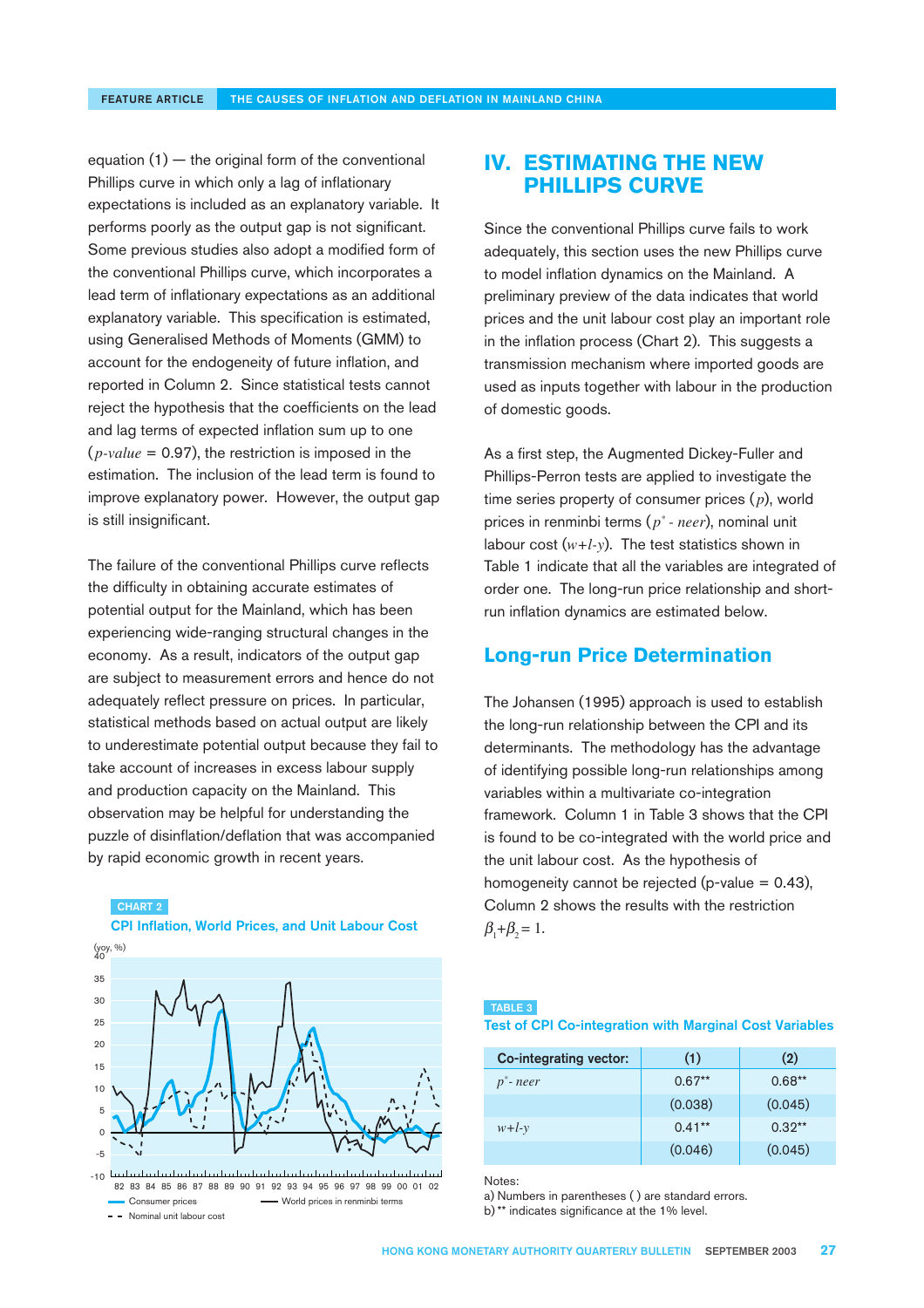The results suggest that world prices (including exchange rate movements) and the nominal unit labour cost are long run determinants of consumer prices. They contribute about 70% and 30%, respectively, to inflation. The perception is that not only are changes in prices of imported inputs passed on to consumer prices, but also growing integration with the global economy bring prices of domestic products, regardless of their import content, in line with the international level. Compared with Genberg *et al*. (2003), which find that wages account for 40% of production costs in Hong Kong, the smaller contribution by the unit labour cost appears consistent with the fact of lower labour costs on the Mainland.

### **Short-run Inflation Dynamics**

The theory underlying the new Phillips curve implies an equation that explains inflation by the deviation of actual real marginal cost from its equilibrium level together with past inflation and current expectations of future inflation, as shown by equation (4). To estimate the parameters in the equation, it is assumed that real marginal cost can be measured as a linear combination of the world price level and unit labour cost, pursuant to the results of the  $\text{co-integration analysis.}$  The restriction  $c_4 = 1 - c_3$  is imposed to ensure dynamic homogeneity. To account for the endogeneity of future inflation, GMM is used to estimate the parameters. The point estimates of  $c_{_2}$ and  $c_{_3}$  can be used to calculate the implied values of  $\theta$  and  $\omega$ , using equation (5).<sup>5</sup>

The implied values of the parameters  $\theta$  and  $\omega$ suggest prices remain fixed for about three quarters on average and that about one-third of the firms on the Mainland are forward looking (Table 4). This can be compared to the estimates in Genberg *et al*. (2003), which imply that prices remain fixed for between 2.5 and three quarters and that over 60% of the firms in Hong Kong are forward looking. Galí and Gertler (1999) find that prices stay fixed for about five quarters in the United States. These results

### TABLE 4

GMM Estimates of Equation (4)

| <b>Coefficients:</b>         |                      |  |  |  |
|------------------------------|----------------------|--|--|--|
| $c_{2}$                      | (0.009)<br>$0.024*$  |  |  |  |
| $c_{\tiny{\text{2}}}$        | (0.028)<br>$0.506**$ |  |  |  |
| Implied value of parameters: |                      |  |  |  |
| A                            | 0.69                 |  |  |  |
| $\omega$                     | 0.67                 |  |  |  |
| Notes <sup>.</sup>           |                      |  |  |  |

Notes:

a) Numbers in parentheses ( ) are standard errors.

b) \* and \*\* indicate significance at the 5% and 1% levels respectively.

point to a higher degree of price flexibility in Hong Kong than on the Mainland.

Overall, the new Phillips curve characterises inflation dynamics on the Mainland better than the approach using the output gap. This is probably because the former avoids estimating potential output for an economy undergoing structural changes. Also, it directly considers the impact of world prices and unit labour cost, factors that the latter is unable to adequately account for.

# **V. WAGE DETERMINATION**

Nevertheless, a drawback of the new Phillips curve approach is that the model sheds little light on the behaviour of the determinants of inflation. The above study finds that consumer prices are co-integrated with import prices and the unit labour cost. While the level of international prices and the nominal effective exchange rate are exogenously determined in a pegged exchange rate regime, a question arises as to what determines the unit labour cost. To address this issue, a wage equation is estimated below.

In theory, real wages depend on labour productivity in the long term, although they are also influenced by labour market conditions in the short run. An increase in productivity and a decline in excess

<sup>&</sup>lt;sup>5</sup> The value of the discount factor,  $\beta$ , is assumed to be 0.99. The results are not sensitive to plausible values of  $β$ .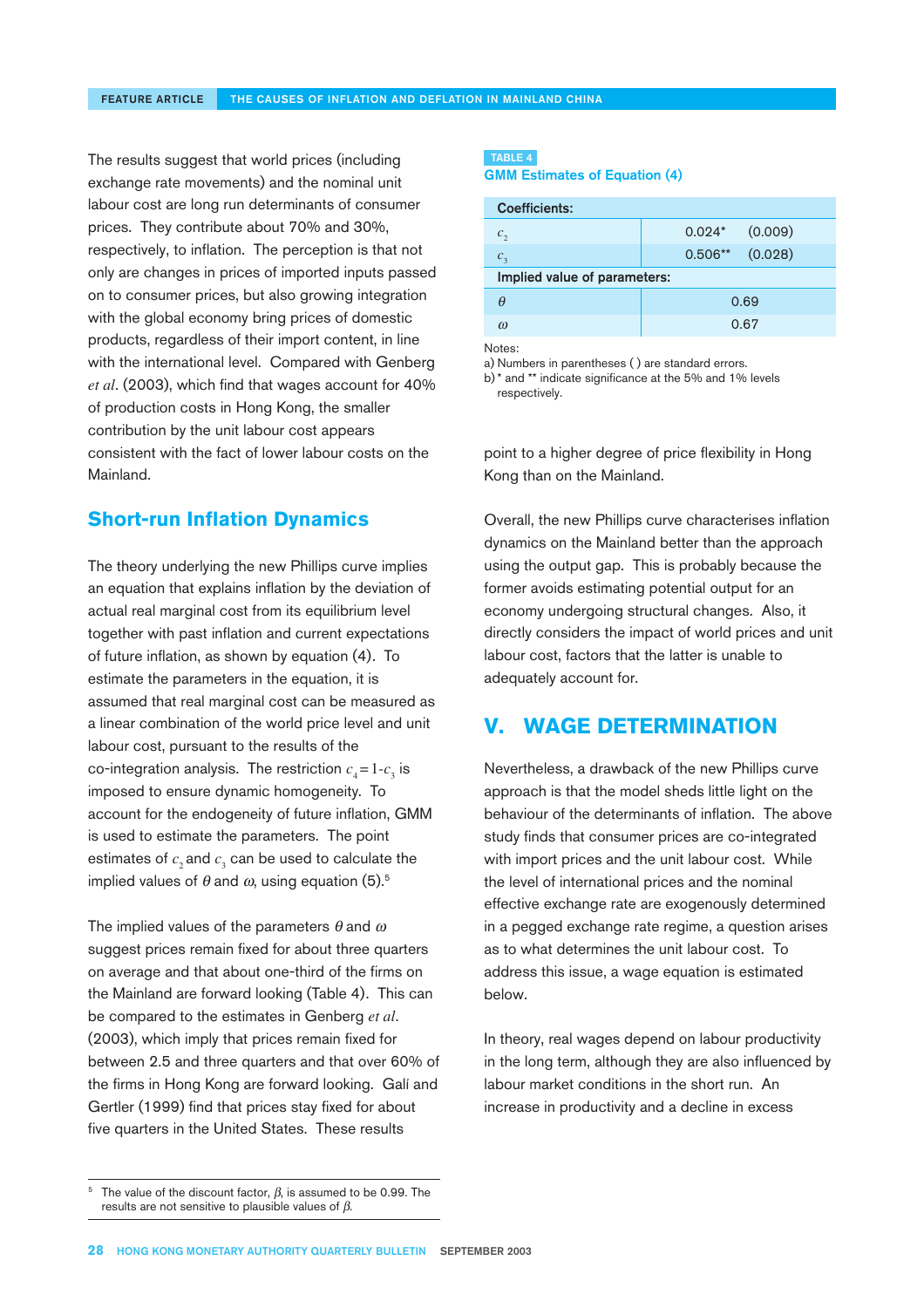labour supply exert upward pressures on wages. In this connection, a wage equation may be specified as follows:

(7)  $w-p = \alpha_0 + \alpha_1(y-l) - \alpha_2(u-u^*)$ ,

where  $u$  and  $u^\ast$  denote the actual and natural rate of unemployment, respectively. Equation (7) implies that given the level of productivity, real wages decline when the unemployment rate exceeds its natural rate. When the unemployment rate converges to its natural rate in the long run, however, real wages depend on the level of productivity only.

The following analysis is focused on long-term wage determination because it can be combined with the above co-integrating relationship for prices to derive a reduced-form solution to the equilibrium price level. Also, data on the unemployment rate are subject to considerable measurement errors because they do not reflect hidden unemployment in the state sector or employment in the informal sector. Finally, it is probably more difficult to measure the natural rate of unemployment than potential output on the Mainland, which has undergone significant structural changes in its labour market along with reforms of enterprise ownership and the social security system. Because of these considerations, the unemployment gap, *u - u\** , is dropped when estimating equation (7).

The estimation results are reported in Table 5. It is important to note that the estimated value of  $\alpha_{_{\rm l}}$  is

#### TABLE 5

Estimation of the Long-run Wage Equation

| <b>Explanatory variables:</b> |                     |  |  |
|-------------------------------|---------------------|--|--|
| Constant term                 | (0.178)<br>$2.16**$ |  |  |
| Labour productivity           | (0.079)<br>$0.48**$ |  |  |
| Adjusted R-squared            | 0.42                |  |  |
| Durbin-Watson statistics      | 171                 |  |  |

Notes:

a) Numbers in parentheses ( ) are Newly-West HAC standard errors.

b) \*\* indicates significance at the 1% level.

smaller than unity, suggesting that wages fell behind productivity growth over the sample period.<sup>6</sup> The results reflect excess labour supply, which prevents the Balassa-Samuelson effects from taking hold, as noted by the IMF (2003).

# **VI. REDUCED-FORM SOLUTIONS**

The co-integrating relationship found in Section IV indicates that consumer prices in the long run are a linear combination of world prices and the nominal unit labour cost:

(8) 
$$
p = \beta_1(p^* \cdot neer) + (1 - \beta_1)(w + l - y)
$$

where *p\** and *neer* are the logarithms of the international price level and the nominal effective exchange rate of the renminbi. The value of  $\beta_{_1}$  is estimated to be 0.68, as shown before. Substituting the long-term version of equation (7), which excludes the unemployment gap, into equation (8) yields a reduced-form equation for the consumer prices, with the constant term omitted without loss of generality:

(9) 
$$
p = (p^* \cdot neer) + \frac{(\alpha_1 - 1)(1 - \beta_1)}{\beta_1} (y - l)
$$

Equation (9) relates consumer prices to the international price level, the effective exchange rate and productivity. A number of observations are worth noting. First, changes in international prices and the effective exchange rate have full impact on domestic inflation in the long run. Secondly, productivity growth exerts a downward pressure on domestic prices because the estimated value of  $\alpha_{_1}$  is smaller than unity, reflecting a smaller increase in the real wage than productivity growth.

The reduced-form solution can be used to decompose the contributions of the three explanatory variables to the price movements during the sample period, which may be divided into an "inflation period" (1990-1997) and a "deflation period" (1998-2002). The decomposition shows that the increase in the international price level, the

The null hypothesis of  $\alpha$ , being equal to unity is rejected with a p-value close to zero.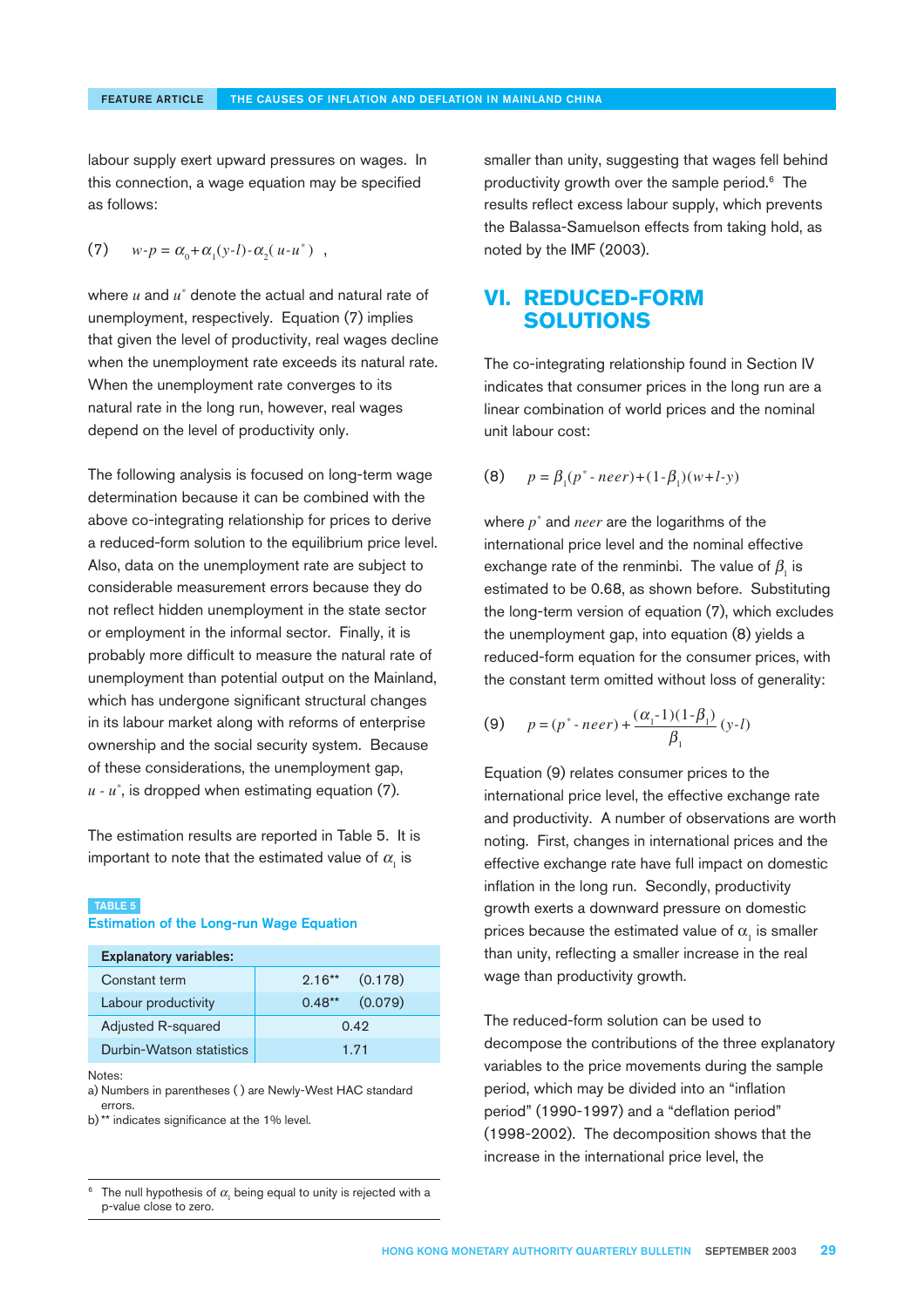depreciation of the NEER and productivity growth contributed 67%, 53%, and -20% respectively to inflation during 1990-1997 (Chart 3). By contrast, world inflation slowed sharply, the NEER appreciated, and productivity growth continued during 1998-2002 (Chart 4), contributing -26%, 64% and 62% respectively to deflation.

The results suggest that inflation during 1990-1997 was due to the confluence of rising world prices and the devaluation of the renminbi, with the latter reflecting monetary loosening. The inflationary pressure was only partly offset by productivity growth, which outpaced wage increases. In the following five years, inflation among Mainland China's









trading partners moderated, but continued to cast some upward pressure on domestic prices. However, this was more than offset by continued productivity growth and an appreciation of the renminbi, together with the US dollar, in the wake of the Asian financial crisis. These findings suggest that a hypothetical revaluation of the renminbi is unlikely to raise the real effective exchange rate if wage increases continue to lag behind productivity growth as a result of excess labour supply.

# **VII. CONCLUSION**

This article demonstrates that the conventional Phillips curve fails to account adequately for the inflation dynamics mainly due to the difficulty in estimating the potential output of Mainland China, which has undergone significant structural changes to its economy. By contrast, the new Phillips curve — which relates prices to marginal cost characterises the Mainland's inflation reasonably well. World prices, the exchange rate of the renminbi and the unit labour cost are found to be among the longrun determinants of inflation. Estimating a wage equation suggests that excess labour supply prevents Balassa-Samuelson effects from playing a significant role. Deflation, or low inflation, in recent years reflect rapid productivity growth, an appreciation of the effective exchange rate in the wake of the Asian financial crisis and moderating inflation in the Mainland's trading partners.